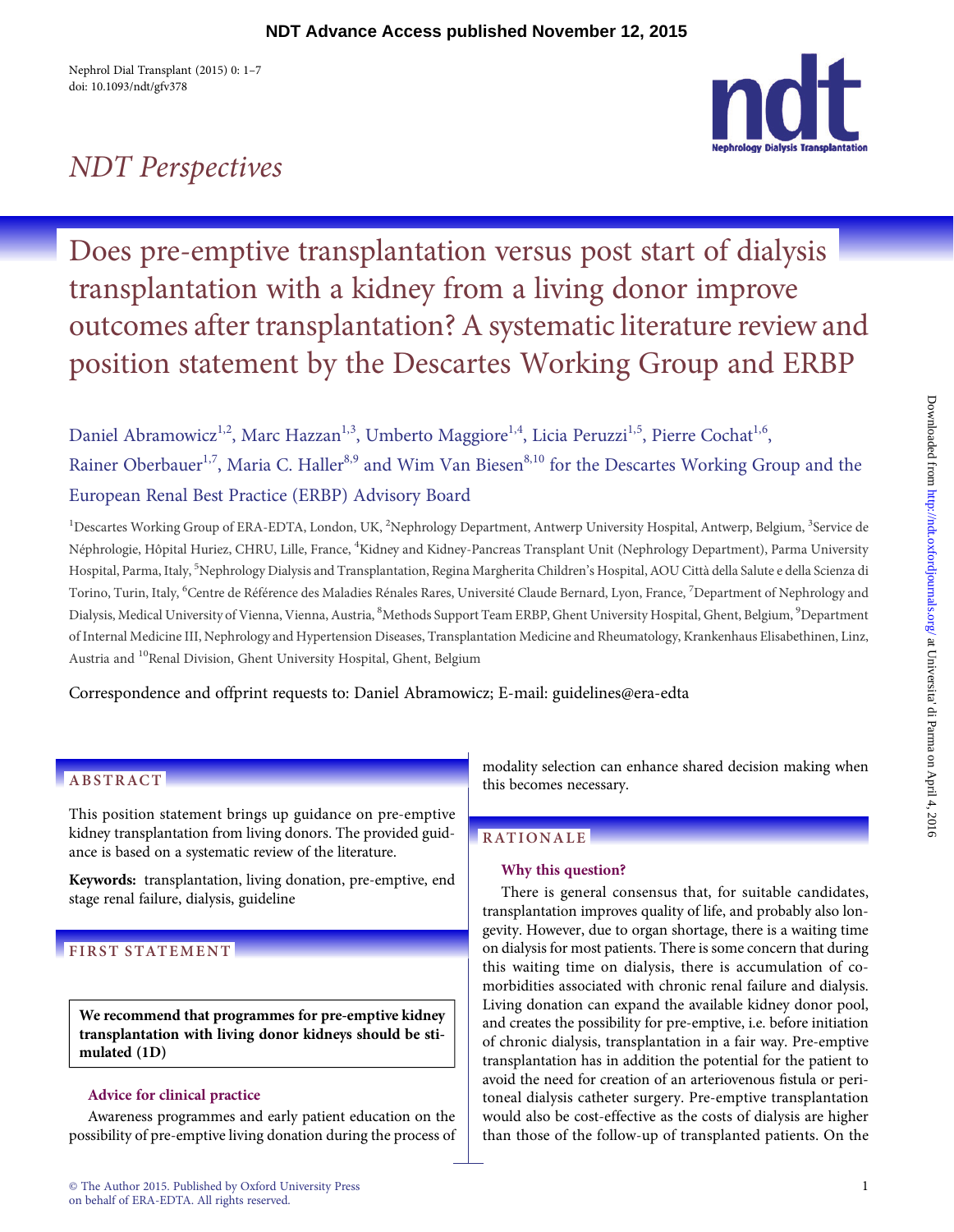other hand, there might be concerns that pre-emptive transplantation might result in an increased risk of graft loss from rejection because these patients do not present the immunosuppressive effects of uraemia and because the lack of experience with dialysis might negatively affect patient adherence. In addition, living donation, especially when pre-emptive, always raises the concern for the safety of the donor.

#### What did we find?

We used the PICO and search strategy as defined in Appendixes 1 and 2. We did not retrieve any randomized controlled trial comparing pre-emptive transplantation with post-dialysis transplantation. Only observational data, mainly coming from single centre or regional registries, are available.

We retrieved 29 retrospective observational cohort studies (26 published articles and 3 abstracts) performed after 1990 providing data on aspects of pre-emptive living donation [[1](#page-4-0)-[29](#page-4-0)] (Figure 1). We considered that older cohorts would be outdated and would not provide relevant data.

Twenty-two papers report mostly patients transplanted between 1990 and 2000, while seven report only on patients transplanted after 2000. Fifteen studies came from the USA, five from Europe and nine from other regions.

Twenty-one papers report on adult recipients and eight on paediatric recipients. In 13 articles, the donors were either living or deceased, in 10 they were only living donors and in 2 only deceased donors. For three studies, it was unclear what type of donors was actually included.

Data on patient survival, graft survival and acute rejection were provided in 19/29, 23/29 and 13/29, respectively, whereas risk for infection and malignancy was reported only in 2/29 (see [Supplementary data, Appendix 3\)](http://ndt.oxfordjournals.org/lookup/suppl/doi:10.1093/ndt/gfv378/-/DC1).

Patient survival, graft survival and acute rejection rate were better in pre-emptive versus after start of dialysis in 9 out of 19 (equivalent in 4), 13 out of 23 (equivalent in 2) and 10 out of 13 (equivalent in 2) papers reporting this outcome in adults, respectively. In children, patient survival was better in preemptive versus after start of dialysis in the only article reporting this outcome, graft survival was better [\[25,](#page-4-0) [26](#page-4-0)] in two out of four (equivalent in one  $[16]$  $[16]$  $[16]$  and worse in one  $[29]$  $[29]$  $[29]$ ) and acute rejection rates were equivalent in two out of two papers reporting this outcome.

Some have shown a stepwise dose-dependent decrease in patient and graft survival with increasing duration of dialysis [[6](#page-4-0)]. However, dialysis periods shorter than 1 year seem to have no significant impact on either patient or graft survival [[13](#page-4-0)].

Occurrence of delayed graft function (DGF) was reported in four articles [\[4](#page-4-0), [11,](#page-4-0) [12,](#page-4-0) [19\]](#page-4-0). The reported percentages of DGF varied between 2% [\[11\]](#page-4-0) and 3.7% [\[12\]](#page-4-0) with pre-emptive transplantation, versus 4% [\[11](#page-4-0)] and 9.7% [[12\]](#page-4-0) in patients transplanted after the start of dialysis.

All papers had a high risk for selection bias. This is visualized in the risk of bias grid (Figure [2](#page-2-0)) by the fact that it was uncertain whether pre-emptive patients were representative of the overall cohort, and whether non-pre-emptive patients were drawn from the same cohort. Further, there was uncertainty in most



FIGURE 1: Flow diagram of study selection process.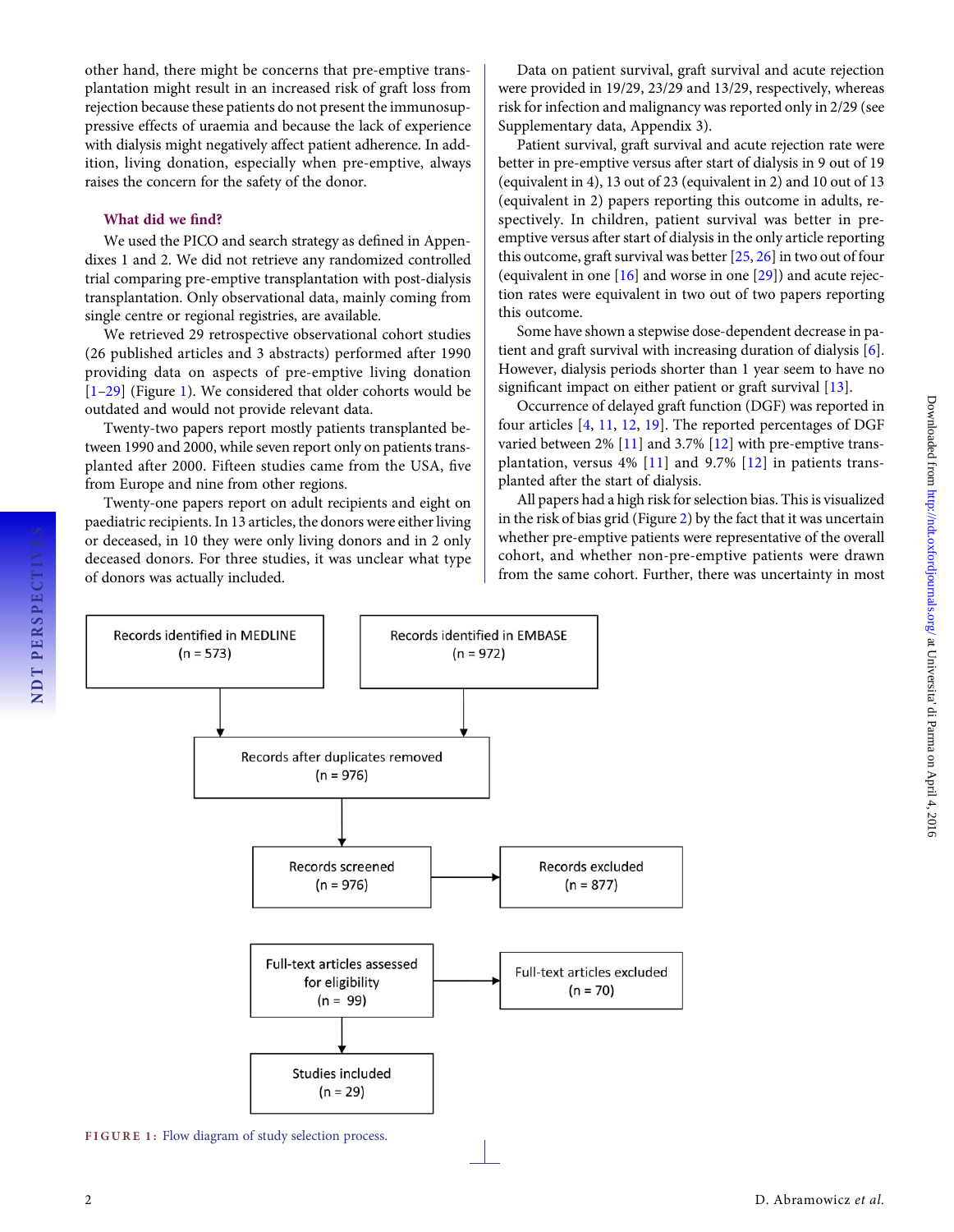<span id="page-2-0"></span>

| <b>Author</b> year            | Representative exposed<br>cohort | non exposed cohort<br>same<br>drawn from<br>community | adequate ascertaiment<br>of exposure | of interest not present at<br>demonstration outcome<br>start of study | adequate control for<br>confounders<br>most crucial | additional confounders<br>adequate control for | adequate assessment of<br>outcome | follow up long enough<br>for outcomes to occur | adequate cohort<br>follow-up |
|-------------------------------|----------------------------------|-------------------------------------------------------|--------------------------------------|-----------------------------------------------------------------------|-----------------------------------------------------|------------------------------------------------|-----------------------------------|------------------------------------------------|------------------------------|
| Jung 2010 [1]                 | $\overline{0}$                   | $\overline{0}$                                        | $^{+}$                               | $^{+}$                                                                | ٠                                                   | $\overline{\phantom{a}}$                       | $^{+}$                            | $^{+}$                                         | $^{+}$                       |
| <b>Kasiske 2002</b> [2]       | $\overline{0}$                   | $\overline{0}$                                        | $+$                                  | $^{+}$                                                                | $^{+}$                                              | $^{+}$                                         | $^{+}$                            | $+$                                            | $\overline{0}$               |
| Katz 1991 [3]                 | $\overline{0}$                   | $\overline{0}$                                        | $^{+}$                               | $^{+}$                                                                | ÷,                                                  | ÷                                              | Ξ                                 | $+$                                            | $\ddot{}$                    |
| <b>Mange 2001</b> [4]         | $\overline{0}$                   | $\overline{0}$                                        | $^{+}$                               | $^{+}$                                                                | $\overline{0}$                                      | $\overline{0}$                                 | $^{+}$                            | $^{+}$                                         | $^{+}$                       |
| Meier-Kriesche 2000 [5]       | $\overline{0}$                   | $\overline{0}$                                        | $^{+}$                               | $^{+}$                                                                | $\overline{0}$                                      | $\overline{0}$                                 | $^{+}$                            | $^{+}$                                         | $^{+}$                       |
| Meier-Kriesche 2002 [6]       | $\overline{0}$                   | $\overline{0}$                                        | $^{+}$                               | $^{+}$                                                                | $\overline{0}$                                      | $\overline{0}$                                 | $^{+}$                            | $+$                                            | $^{+}$                       |
| <b>Milton 2008 [7]</b>        | $\overline{0}$                   | $\overline{0}$                                        | $^{+}$                               | $^{+}$                                                                | $\overline{0}$                                      | $\overline{0}$                                 | $^{+}$                            | $^{+}$                                         | $^{+}$                       |
| <b>Verbesey 2012</b> [8]      | $\overline{0}$                   | $\overline{0}$                                        | $^{+}$                               | $^{+}$                                                                | $\overline{0}$                                      | $\overline{0}$                                 | $^{+}$                            | $\overline{0}$                                 | $\overline{0}$               |
| <b>Wiseman 2013</b> [9]       | $\overline{0}$                   | $\overline{0}$                                        | $^{+}$                               | $^{+}$                                                                | L,                                                  | ÷,                                             | $^{+}$                            | $^{+}$                                         | $^{+}$                       |
| Yoo 2009 [10]                 | $\overline{0}$                   | $\overline{0}$                                        | $^{+}$                               | $^{+}$                                                                | ÷                                                   | ۰                                              | $^{+}$                            | $^{+}$                                         | $^{+}$                       |
| Gill 2004 [11]                | $\overline{0}$                   | $\overline{0}$                                        | $^{+}$                               | $^{+}$                                                                | ۰                                                   | ۰                                              | $^{+}$                            | $^{+}$                                         | $^{+}$                       |
| <b>Innocenti 2007</b> [12]    | $\overline{0}$                   | $\overline{0}$                                        | $^{+}$                               | $^{+}$                                                                | $\overline{0}$                                      | $\overline{0}$                                 | $\overline{0}$                    | $^{+}$                                         | ÷,                           |
| Goldfarb-Rumyantzev 2005 [13] | $\overline{0}$                   | $\overline{0}$                                        | $+$                                  | $^{+}$                                                                | $^{+}$                                              | $\overline{0}$                                 | $^{+}$                            | $+$                                            | $^{+}$                       |
| Goldfarb-Rumyantzev 2006 [14] | $\overline{0}$                   | $\overline{0}$                                        | $^{+}$                               | $+$                                                                   | ÷,                                                  | $^{+}$                                         | $^{+}$                            | $+$                                            | $^{+}$                       |
| <b>Johnston 2013</b> [15]     | $\overline{0}$                   | $\overline{0}$                                        | $\ddot{}$                            | $\ddot{}$                                                             | $^{+}$                                              | $\ddot{}$                                      | $\ddot{}$                         | $+$                                            | $\ddot{}$                    |
| Harada 2001 [16]              | $\overline{0}$                   | $\overline{0}$                                        | $^{+}$                               | $^{+}$                                                                | ۰                                                   | $\blacksquare$                                 | $^{+}$                            | $^{+}$                                         | $^{+}$                       |
| <b>Heidotting 2011</b> [17]   | $\overline{0}$                   | $\overline{0}$                                        | $^{+}$                               | $^{+}$                                                                | ٠                                                   | $\blacksquare$                                 | $^{+}$                            | $^{+}$                                         | $^{+}$                       |
| <b>Langlois 2000</b> [18]     | $\overline{0}$                   | $\overline{0}$                                        | $^{+}$                               | $^{+}$                                                                | $\ddot{}$                                           | ٠                                              | $^{+}$                            | $+$                                            | $^{+}$                       |
| Joo 2007 [19]                 | $\overline{0}$                   | $\overline{0}$                                        | $^{+}$                               | $^{+}$                                                                | ÷,                                                  | $\overline{0}$                                 | $^{+}$                            | $\overline{0}$                                 | $\overline{0}$               |
| <b>Ishikawa 2008 [20]</b>     | L,                               | $\overline{0}$                                        | $^{+}$                               | $^{+}$                                                                | ۰                                                   | ÷                                              | $^{+}$                            | $^{+}$                                         | $^{+}$                       |
| John 1998 [21]                | ٠                                | $\overline{0}$                                        | $^{+}$                               | $^{+}$                                                                | ٠                                                   | ۰                                              | $^{+}$                            | $^{+}$                                         | $^{+}$                       |
| Abou Ayache 2005 [22]         | $\overline{0}$                   | $\overline{0}$                                        | $^{+}$                               | $^{+}$                                                                | ÷                                                   | ۰                                              | $^{+}$                            | $^{+}$                                         | $^{+}$                       |
| <b>Becker 2006</b> [23]       | $\overline{0}$                   | $\overline{0}$                                        | $+$                                  | $^{+}$                                                                | $^{+}$                                              | $^{+}$                                         | $^{+}$                            | $+$                                            | $^{+}$                       |
| <b>Berthoux 1996</b> [24]     | $\overline{0}$                   | $\overline{0}$                                        | $+$                                  | $^{+}$                                                                | ÷                                                   | $\blacksquare$                                 | $^{+}$                            | $+$                                            | $^{+}$                       |
| <b>Butani 2011</b> [25]       | $\overline{0}$                   | $\overline{0}$                                        | $^{+}$                               | $\ddot{}$                                                             | ۰                                                   | ۰                                              | $\overline{0}$                    | $+$                                            | $^{+}$                       |
| <b>Cransberg 2006</b> [26]    | $\overline{0}$                   | $\overline{0}$                                        | $^{+}$                               | $^{+}$                                                                | $^{+}$                                              | ۰                                              | $\boldsymbol{+}$                  | $\pm$                                          | $\mathrm{+}$                 |
| <b>Cransberg 2000 [27]</b>    | $\overline{0}$                   | $\overline{0}$                                        | $^{+}$                               | $^{+}$                                                                | ٠                                                   | $\blacksquare$                                 | $^{+}$                            | $^{+}$                                         | $^{+}$                       |
| <b>Duzova 2009</b> [28]       | $\overline{0}$                   | $\overline{0}$                                        | $^{+}$                               | $^{+}$                                                                | ٠                                                   | ۰                                              | ٠                                 | $^{+}$                                         | $^{+}$                       |
| Flom 1992 [29]                | $\overline{0}$                   | $\overline{0}$                                        | $^{+}$                               | $^{+}$                                                                | ۰                                                   | ۰                                              | $^{+}$                            | $^{+}$                                         | $^{+}$                       |

FIGURE 2: Risk of bias table.

studies as to whether essential and additional confounders were taken into account, also reflecting the potential presence of unadjusted imbalances between the pre-emptively and nonpre-emptively transplanted group.

#### How did we translate the evidence into the statement?

Several registry analyses (USRDS, ANZDATA and others) have reported better patient and graft survival in recipients with a pre-emptive transplantation when compared with those receiving a transplant after dialysis [\[2](#page-4-0), [7,](#page-4-0) [13](#page-4-0), [30\]](#page-4-0).

However, these observational registry-based studies carry by nature important limitations. Pre-emptive kidney recipients are not necessarily representative of the overall transplanted

patients, which should be kept in mind in the interpretation of the results. The risk of bias table indicates that there is a high risk that patients selected for pre-emptive transplantation differ from those who were not. For most studies, it was uncertain whether appropriate adjustments were done to correct for this potential imbalance.

First, they are more likely to receive a kidney from a living donor, a condition associated with better outcomes. Then, several studies have pointed out that socio-economic conditions of patients who receive pre-emptive transplantation are significantly better. They display higher education levels [\[31](#page-4-0)], are more wealthy [\[2](#page-4-0)] and have more frequently private health insurance [[32\]](#page-4-0). US registries also reported ethnical differences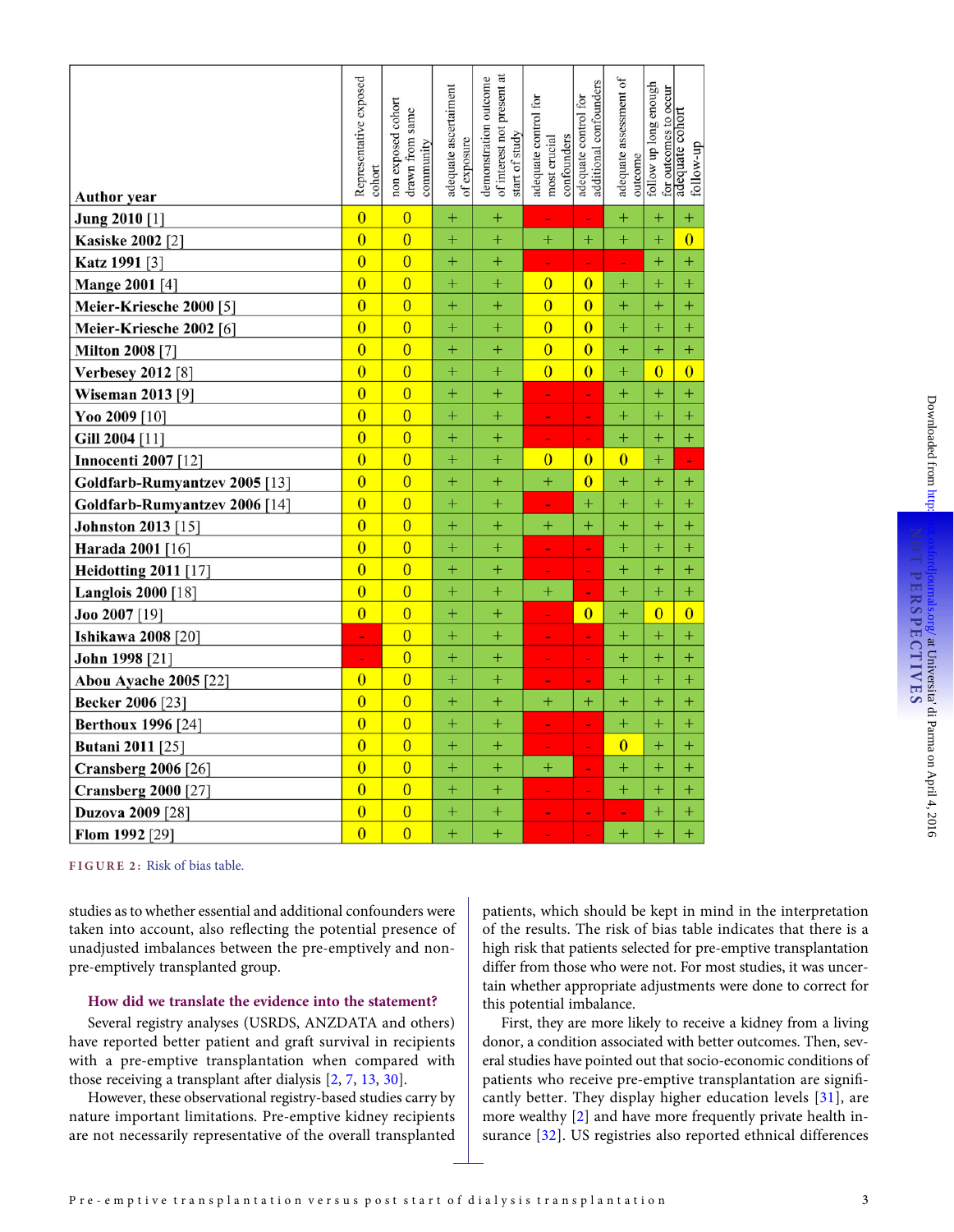characterized by a higher proportion of Caucasians and non-Hispanics [\[2](#page-4-0), [33](#page-4-0)] in the pre-emptive group. All these factors are known to be associated with better transplant outcomes that could partly explain the higher graft and patient survival after pre-emptive transplantation.

Furthermore, the patients who are pre-emptively registered on the waiting list have a better health condition. They present fewer cardiovascular comorbidities, have higher haemoglobin and albumin levels and were referred earlier to a nephrologist when compared with the patients placed on the waiting list after having started dialysis [\[34\]](#page-4-0), which also contributes to improve the results after transplantation.

Even if we hypothesize that the improved patient and graft survival is biased because of confounding factors, we could not see any signals of worse outcomes with pre-emptive living donor kidney transplants. In particular, rates of acute rejections were generally lower with pre-emptive kidney transplantation, and there were no signals of non-adherence that were feared because of no prior experience with dialysis.

Remarkably, only two studies report long-term complications of transplantation, such as occurrence of malignancy (one study) or infection (two studies). It is thus not possible to gauge the impact of pre-emptive transplantation on these important long-term outcomes.

Taking into account that living donation expands the available donor pool, that pre-emptive transplantation seems to have beneficial effects and that eventual negative effects for the donor would not be different between pre-emptive versus non preemptive transplantation, the Descartes Working Group judged that at least patients should be informed about the option of pre-emptive living donation during pre-end-stage renal disease counselling.

However, it remains important that during the informing of the donor, sufficient attention is paid to explain potential shortand long-term risks for the donor.

#### What do the other guidelines state?

We did not retrieve any guideline body providing guidance on this topic.

#### AT WHAT GLOMERULAR FILTRATION RATE LEVELS COULD PATIENTS BE WAIT-LISTED FOR A PRE-EMPTIVE KIDNEY TRANSPLANTATION?

We recommend that pre-emptive transplantation is organized such that dialysis is avoided in a patient who otherwise would have to start it according to current guidelines (1A).

#### Why did we ask this question?

Previous guidelines recommended performing a preemptive kidney transplantation from a living donor when the glomerular filtration rate (GFR) was below 15 mL/min [[35\]](#page-4-0). However, transplantation is associated with a small increased

risk of death in the early weeks/months after the procedure. Furthermore, the intervention also puts the donor at a small but definite increased risk of complications, including death, after kidney harvesting. Therefore, pre-emptive transplantation must not be performed too early, as it may harm both donor and recipient without reason.

#### What did we find?

Only a limited number of studies have compared transplant outcomes when pre-emptive transplantation was performed at different levels of GFR. Neither patient nor graft survival was influenced by the level of pre-transplant GFR (>20, 15–20, 10–15 or <10 mL/min/1.73 m<sup>2</sup>) [\[36](#page-5-0)–[38\]](#page-5-0).

#### How did we translate the evidence into the statement?

The optimal timing for pre-emptive Tx should be 'shortly or a few months before the need to initiate dialysis'. In line with the IDEAL study [\[39\]](#page-5-0), this is when uraemic clinical symptoms or biochemical abnormalities supervene. This will usually happen when the GFR is between 7 and 10 mL/min [[39](#page-5-0)]. Furthermore, pre-emptive transplantation should be performed only in recipients who have a renal disease that is definitely irreversible and clearly progressive. Beyond GFR, some further information on the speed of kidney function decline can be gained by considering parameters such as urine albumin/creatinine ratio and the levels of serum calcium, phosphorus, bicarbonate and serum albumin. These parameters have been computed into a 'kidney failure risk equation' (freely downloadable, [http://www.qxmd.](http://www.qxmd.com/Kidney-Failure-Risk-Equation) [com/Kidney-Failure-Risk-Equation](http://www.qxmd.com/Kidney-Failure-Risk-Equation)) that helps to predict when dialysis will be needed with a better accuracy than GFR alone [[40](#page-5-0)]. However, it should be realized that predicting evolution of GFR in the individual patient can be cumbersome.

The timing of the pre-transplantation work-up of both donors and recipients should be done some weeks/months before the planned transplantation, according to centre practices.

The position statement stresses that pre-emptive Tx should be planned in order to avoid dialysis, and is not based on a fixed, pre-determined level of GFR but rather should take into account both clinical and biochemical evidences.

### SUGGESTION FOR FUTURE RESEARCH

To set-up a quality registry with the aim to:

- compare the GFR at which patients are pre-emptively transplanted in different countries in Europe.
- measure the outcomes of these patients in terms of patient and graft survival, quality of life and adverse events (infection, cancer, major adverse cardiovascular events) and associate them with estimated glomerular filtration rate (eGFR) at pre-emptive transplantation register outcomes of their living donors in terms of mortality, QoL, major cardiovascular events and evolution of eGFR and albuminuria.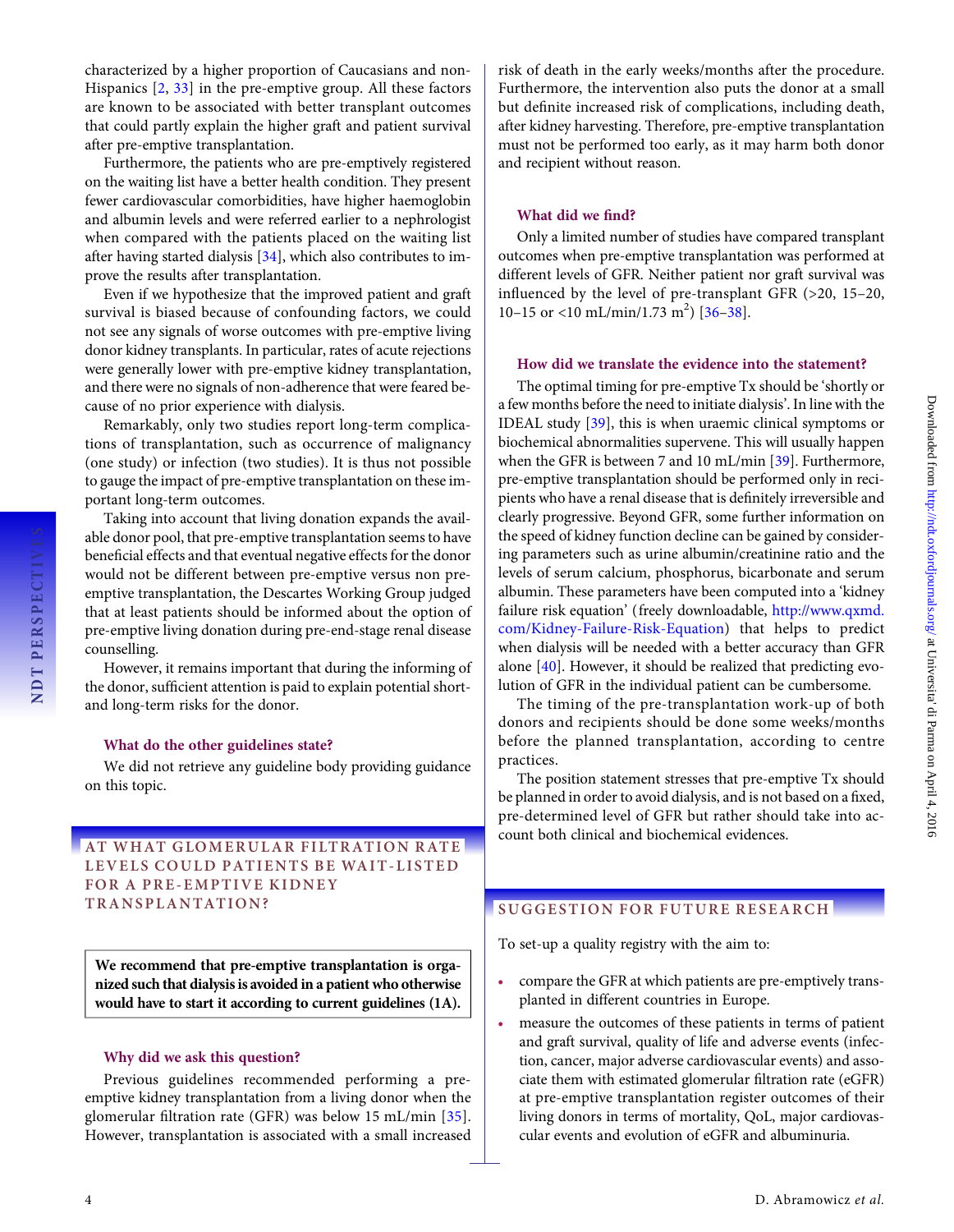#### <span id="page-4-0"></span>SUPPLEMENTARY DATA

[Supplementary data are available online at http://ndt.oxford](http://ndt.oxfordjournals.org/lookup/suppl/doi:10.1093/ndt/gfv378/-/DC1)[journals.org.](http://ndt.oxfordjournals.org/lookup/suppl/doi:10.1093/ndt/gfv378/-/DC1)

#### **ACKNOWLEDGEMENTS**

The Descartes Board consists of Daniel Abramowicz, Umberto Maggiore, Klemens Budde, Chris Dudley, Marc Hazzan, Marian Klinger, Rainer Oberbauer, Julio Pascual, Soren Schwartz and Ondrej Viklicky. The ERBP Advisory Board consists of Daniel Abramowicz, Jorge Cannata, Pierre Cochat, Adrian Covic, Lucia Delvecchio, Kai Uwe Eckardt, Denis Fouque, Jonathan Fox, Olof Heimburger, Kitty Jager, Elisabeth Lindley, Anna Marti, Evi Nagler, Rainer Oberbauer, Goce Spasovski, James Tattersall, Wim Van Biesen, Raymond Vanholder, Christoph Wanner, David Wheeler, William Withers, Andrzej Wiecek and Carmine Zoccali. This position paper was written on behalf of the Descartes Working Group and ERBP, which are both official bodies of the ERA-EDTA (European Renal Association-European Dialysis and Transplant Association). Both Descartes and ERBP are financially supported by ERA-EDTA. R.O. participated in his function as chair of ESOTs EKITA (European Kidney Transplant Association).

#### CONFLICT OF INTEREST STATEMENT

None declared.

#### **REFERENCES**

- 1. Jung GO, Moon JI, Kim JM et al. Can preemptive kidney transplantation guarantee longer graft survival in living-donor kidney transplantation? Single-center study. Transplant Proc 2010; 42: 766–774
- 2. Kasiske BL, Snyder JJ, Matas AJ et al. Preemptive kidney transplantation: the advantage and the advantaged. J Am Soc Nephrol 2002; 13: 1358–1364
- 3. Katz SM, Kerman RH, Golden D et al. Preemptive transplantation—an analysis of benefits and hazards in 85 cases. Transplantation 1991; 51: 351–355
- 4. Mange KC, Joffe MM, Feldman HI. Effect of the use or nonuse of long-term dialysis on the subsequent survival of renal transplants from living donors. N Engl J Med 2001; 344: 726–731
- 5. Meier-Kriesche HU, Port FK, Ojo AO et al. Effect of waiting time on renal transplant outcome. Kidney Int 2000; 58: 1311–1317
- 6. Meier-Kriesche H-U, Kaplan B. Waiting time on dialysis as the strongest modifiable risk factor for renal transplant outcomes: a paired donor kidney analysis. Transplantation 2002; 74: 1377–1381
- 7. Milton CA, Russ GR, McDonald SP. Pre-emptive renal transplantation from living donors in Australia: effect on allograft and patient survival. Nephrol Carlton Vic 2008; 13: 535–540
- 8. Verbesey J, Nilubol C, Melancon K et al. Preemptive kidney transplant may not offer survival advantage in octogenarian transplant recipients. Am J Transplant 2012; 12: 488
- Wiseman AC, Huang E, Kamgar M et al. The impact of pre-transplant dialysis on simultaneous pancreas-kidney versus living donor kidney transplant outcomes. Nephrol Dial Transplant 2013; 28: 1047–1058
- 10. Yoo SW, Kwon OJ, Kang CM. Preemptive living-donor renal transplantation: outcome and clinical advantages. Transplant Proc 2009; 41: 117–120
- 11. Gill JS, Tonelli M, Johnson N et al. Why do preemptive kidney transplant recipients have an allograft survival advantage? Transplantation 2004; 78: 873–879
- 12. Innocenti GR, Wadei HM, Prieto M et al. Preemptive living donor kidney transplantation: do the benefits extend to all recipients? Transplantation 2007; 83: 144–149
- 13. Goldfarb-Rumyantzev A, Hurdle JF, Scandling J et al. Duration of end-stage renal disease and kidney transplant outcome. Nephrol Dial Transplant 2005; 20: 167–175
- 14. Goldfarb-Rumyantzev AS, Hurdle JF, Baird BC et al. The role of preemptive re-transplant in graft and recipient outcome. Nephrol Dial Transplant 2006; 21: 1355–1364
- 15. Johnston O, Rose CL, Gill JS et al. Risks and benefits of preemptive second kidney transplantation. Transplantation 2013; 95: 705–710
- 16. Harada H, Seki T, Nonomura K et al. Pre-emptive renal transplantation in children. Int J Urol 2001; 8: 205–211
- 17. Heidotting N, Ahlenstiel T, Pape L. Living related donation leads to a decreased severity of arterial hypertension after pediatric kidney transplantation. Pediatr Transplant 2011; 15 (Suppl 1): 124
- 18. Langlois V, Geary D, Murray L et al. Polyuria and proteinuria in cystinosis have no impact on renal transplantation. A report of the North American Pediatric Renal Transplant Cooperative Study. Pediatr Nephrol 2000; 15: 7–10
- 19. Joo KW, Shin SJ, Lee SH et al. Preemptive transplantation and long-term outcome in living donor kidney transplantation, single-center experience. Transplant Proc 2007; 39: 3061–3064
- 20. Ishikawa N, Yagisawa T, Sakuma Y et al. Preemptive kidney transplantation of living related or unrelated donor-recipient combinations. Transplant Proc 2008; 40: 2294–2296
- 21. John AG, Rao M, Jacob CK. Preemptive live-related renal transplantation. Transplantation 1998; 66: 204–209
- 22. Abou Ayache R, Bridoux F, Pessione F et al. Preemptive renal transplantation in adults. Transplant Proc 2005; 37: 2817–2818
- 23. Becker BN, Rush SH, Dykstra DM et al. Preemptive transplantation for patients with diabetes-related kidney disease. Arch Intern Med 2006; 166: 44–48
- 24. Berthoux FC, Jones EH, Mehls O et al. Transplantation Report. 2: Preemptive renal transplantation in adults aged over 15 years. The EDTA-ERA Registry. European Dialysis and Transplant Association-European Renal Association. Nephrol Dial Transplant 1996; 11 (Suppl 1): 41–43
- 25. Butani L, Perez RV. Effect of pretransplant dialysis modality and duration on long-term outcomes of children receiving renal transplants. Transplantation 2011; 91: 447–451
- 26. Cransberg K, Smits JMA, Offner G et al. Kidney transplantation without prior dialysis in children: the Eurotransplant experience. Am J Transplant 2006; 6: 1858–1864
- 27. Cransberg K, van Gool JD, Davin C et al. Pediatric renal transplantation in the Netherlands. Pediatr Transplant 2000; 4: 72–81
- 28. Duzova A, Bilginer Y, Aki F et al. Preemptive renal transplantation in a mediterranean country. Pediatr Transplant 2009; 13 (Suppl 1): 82
- 29. Flom LS, Reisman EM, Donovan JM et al. Favorable experience with pre-emptive renal transplantation in children. Pediatr Nephrol 1992; 6: 258–261
- 30. Witczak BJ, Leivestad T, Line PD et al. Experience from an active preemptive kidney transplantation program—809 cases revisited. Transplantation 2009; 88: 672–677
- 31. Davis CL. Preemptive transplantation and the transplant first initiative. Curr Opin Nephrol Hypertens 2010; 19: 592–597
- 32. Grams ME, Chen BP-H, Coresh J et al. Preemptive deceased donor kidney transplantation: considerations of equity and utility. Clin J Am Soc Nephrol 2013; 8: 575–582
- 33. Weng FL, Mange KC. A comparison of persons who present for preemptive and nonpreemptive kidney transplantation. Am J Kidney Dis 2003; 42: 1050–1057
- 34. Kutner NG, Zhang R, Huang Y et al. Impact of race on predialysis discussions and kidney transplant preemptive wait-listing. Am J Nephrol 2012; 35: 305–311
- 35. EBPG Expert Group on Renal Transplantation. European best practice guidelines for renal transplantation. Section IV: long-term management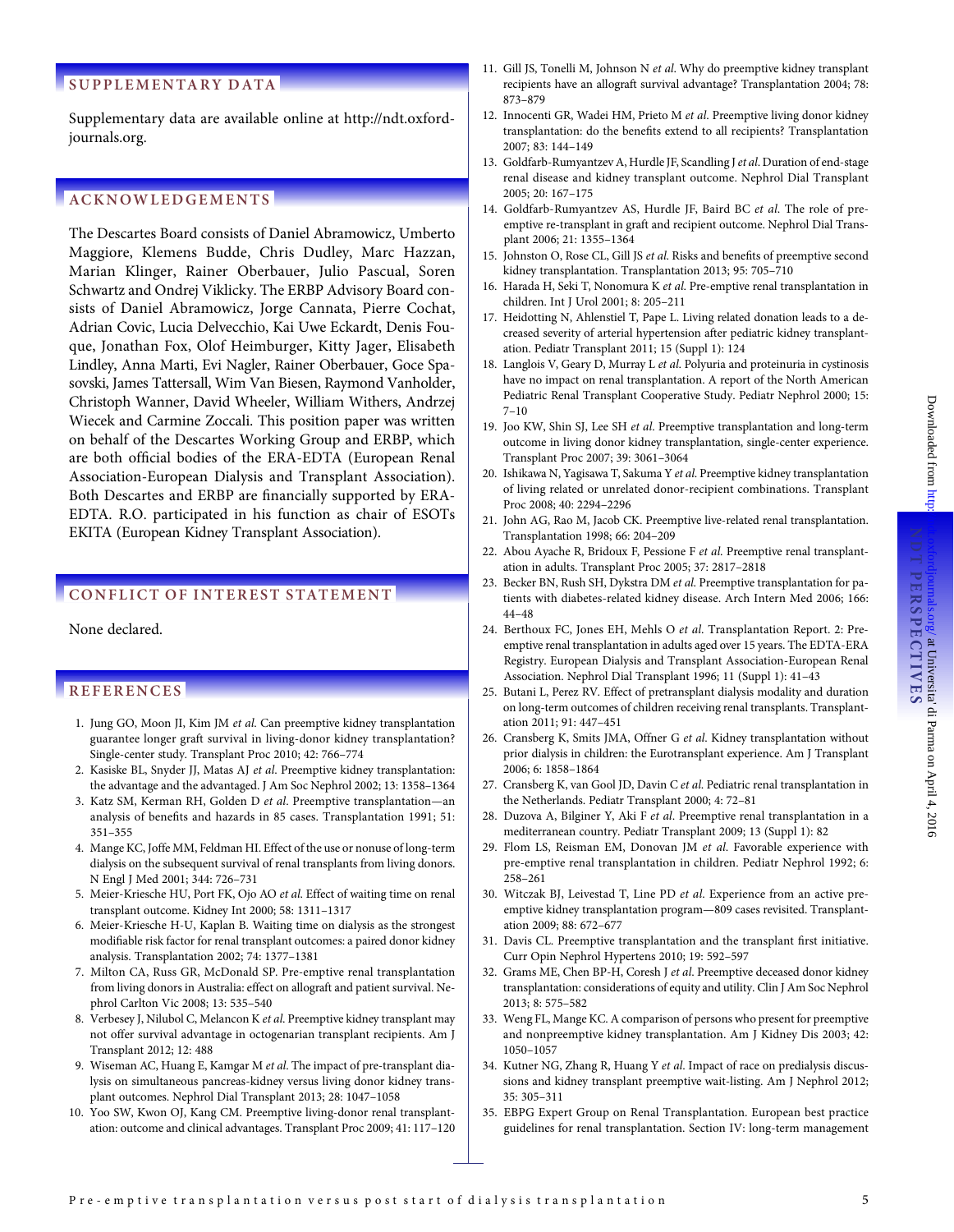<span id="page-5-0"></span>of the transplant recipient. IV.13 Analysis of patient and graft survival. Nephrol Dial Transplant 2002; 17 (Suppl 4): 60–67

- 36. Ishani A, Ibrahim HN, Gilbertson D et al. The impact of residual renal function on graft and patient survival rates in recipients of preemptive renal transplants. Am J Kidney Dis 2003; 42: 1275–1282
- 37. Akkina SK, Connaire JJ, Snyder JJ et al. Earlier is not necessarily better in preemptive kidney transplantation. Am J Transplant 2008; 8: 2071–2076
- 38. Grams ME, Massie AB, Coresh J et al. Trends in the timing of pre-emptive kidney transplantation. J Am Soc Nephrol 2011; 22: 1615–1620
- 39. Cooper BA, Branley P, Bulfone L et al. A randomized, controlled trial of early versus late initiation of dialysis. N Engl J Med 2010; 363: 609–619
- 40. Tangri N, Stevens LA, Griffith J et al. A predictive model for progression of chronic kidney disease to kidney failure. JAMA 2011; 305: 1553–1559
- 41. Nagler EV, Webster AC, Bolignano D et al. European Renal Best Practice (ERBP) Guideline development methodology: towards the best possible guidelines. Nephrol Dial Transplant 2014; 29: 731–738
- 42. Higgins JPT, Altman DG, Gøtzsche PC et al. The Cochrane collaboration's tool for assessing risk of bias in randomised trials. BMJ 2011; 343: d5928
- 43. Wells GA, Shea B, Higgins JP et al. Checklists of methodological issues for review authors to consider when including non-randomized studies in systematic reviews. Res Synth Methods 2013; 4: 63–77
- 44. Guyatt GH, Oxman AD, Kunz R et al. Going from evidence to recommendations. BMJ 2008; 336: 1049–1051

#### METHODS FOR GUIDANCE DEVELOPMENT

#### Composition of the guidance development group

Descartes and ERBP joined forces to develop this position statement on pre-emptive kidney transplantation. The guidance development group consisted of experts in kidney transplantation, adult and paediatric nephrology, who are all members of the Descartes group. ERBP provided support in guidance development and systematic review methodology. The systematic review that was carried out to inform this position statement complies with ERBP's guidance development methodology standards [41].

#### Framing of the questions

Two specific clinical questions were developed within the guidance development group:

- (i) Does pre-emptive transplantation with a kidney from a living donor improves outcomes after transplantation?
- (ii) At what GFR levels could patients be wait-listed for a preemptive kidney transplantation?

The clinical questions were translated into the PICOM format with pre-specification of the eligible target Population, Intervention, Comparator, Outcome and study design Methodology, and explicit inclusion criteria for study selection were defined (Appendix 1).

#### Literature search and study selection process

A search strategy with Boolean combinations of terms for 'kidney transplantation' and 'pre-emptive' was constructed (Appendix 2) and used to identify eligible studies in MEDLINE and EMBASE. Both databases were searched on 16 May 2013,

results of both databases were combined and de-duplicated ([Supplementary data, Appendix 3\)](http://ndt.oxfordjournals.org/lookup/suppl/doi:10.1093/ndt/gfv378/-/DC1). Two guideline development group members performed screening by title and abstract independent from each other and assessed the full text of each potentially relevant study to determine eligibility for inclusion using the pre-defined inclusion criteria defined within the PICOM framework. Discrepancies were resolved by discussion within the group.

We included all study designs in humans with the minimum requirement of at least one patient in both treatment groups without any language restrictions that compared pre-emptive kidney transplantation with transplantation after dialysis treatment had been initiated. We excluded case reports, narrative review articles and editorials without primary data.

#### Data extraction and risk of bias assessment

Relevant information on design, conduct, characteristics of study participants, outcomes and risk of bias were collected from each included study in duplicate by two guideline development group members independently from each other using a standardized form. Risk of bias of the included studies was assessed using validated checklists, the Cochrane Risk of Bias tool for randomized controlled trials [42] and the Newcastle Ottawa scale for Cohort and Case–control studies [43]. Results of the data extraction of each individual study were then used to generate summary of findings tables per outcome across studies and for the risk of bias of each domain per study ([Supplemen](http://ndt.oxfordjournals.org/lookup/suppl/doi:10.1093/ndt/gfv378/-/DC1)[tary data, Appendix 3\)](http://ndt.oxfordjournals.org/lookup/suppl/doi:10.1093/ndt/gfv378/-/DC1).

#### Formulating and grading recommendations

The guideline development group used the data extraction tables and summary of findings tables to formulate and grade the recommendations. We applied the Grading of Recommendations Assessment, Development and Evaluation Working Group (GRADE) methodology to grade the quality of the evidence and the strength of the recommendations [44].

#### Writing the rationale

Guideline development group members wrote the rationale according to a pre-specified format that outlines relevant background information on the topic, reviews the evidence and states how the evidence was translated into the statement.

#### APPENDIX 1

Clinical question structured in PICOM format.

Is preemptive kidney transplantation from a living donor compared to kidney transplantation from a living donor after initiation of dialysis treatment associated with improved outcomes?

| Population | Adult and pediatric recipients of a kidney trans-             |
|------------|---------------------------------------------------------------|
|            | plant from a living donor                                     |
|            | Intervention Preemptive kidney transplantation from a living  |
|            | donor                                                         |
|            | Comparator Kidney transplant from a living donor after initi- |
|            | ation of dialysis treatment                                   |

NDT PERSPECTIVES

NDT PERSPECTIVES